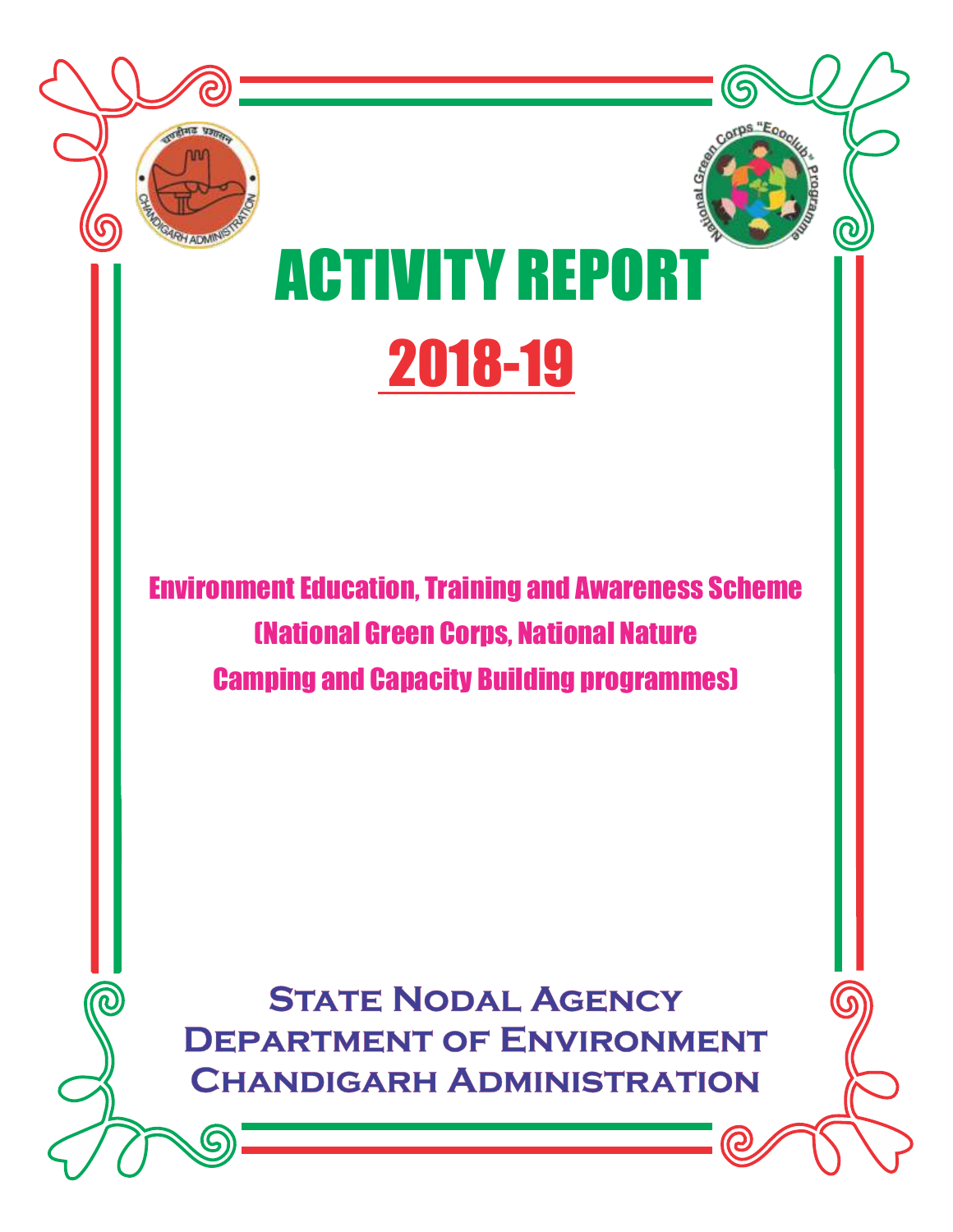#### Activity Report 2018-19 Environment Education, Training and Awareness Scheme (National Green Corps, National Nature Camping and Capacity Building programmes)

Under NGC Scheme, there are total 149 Eco-Clubs setup in schools of Union Territory of Chandigarh and 13 Environmental Societies in various colleges of Chandigarh in 2018-19. These Eco-Clubs are working under dynamic guidelines of Department of Environment, Chandigarh in Collaboration with Department of Education, Chandigarh Administration.

The Eco-Clubs are established to redirect the consciousness of students towards environment friendly attitudes and to carry out action based environmental programmes for protection and continuous improvement of environment and to spread awareness among masses.

88 Eco-Clubs/ Environmental Societies are maintaining herbal gardens in their schools with average 35 varieties of herbal plants. Four Eco-Clubs are also maintaining Plant Nurseries in their schools which are providing free saplings to the society. 48 Schools of UT Chandigarh are having Rain-water harvesting system and 3 are having Vermi - composting Bins. In addition, 81 Eco-clubs (Schools) and 14 Environmental Societies (College) of UT Chandigarh are having SPV Solar panels with capacity of 5995 kWp.

For proper dissemination of knowledge and smooth functioning of Eco-Clubs, the department has divided Eco-Clubs into 27 clusters. Each Cluster is a group of  $\geq$ =5 schools & one of the Eco Clubs incharge is the cluster head. The eco club in charge of schools that are doing extraordinary and outstanding work in the field of environment protection and awareness are appointed as the head of the respective cluster.

#### **Activities/ Functions of Eco-Clubs**

- Tree plantation and to ensure their survival. 1)
- Establishment of herbal garden. 2)
- Establishment of herbal nurseries. 3)
- Celebration of various environmental days such as World Environment Day, World Earth Day, World Water Day, Ozone Day, Wild Life Week etc.(Annexure) 4)
- Preparation of vermi-compost and compost from dry leaves. 5)
- Environment awareness campaigns on various festivals such as preparation of herbal colours on Holi and mass awareness drive during Diwali 6)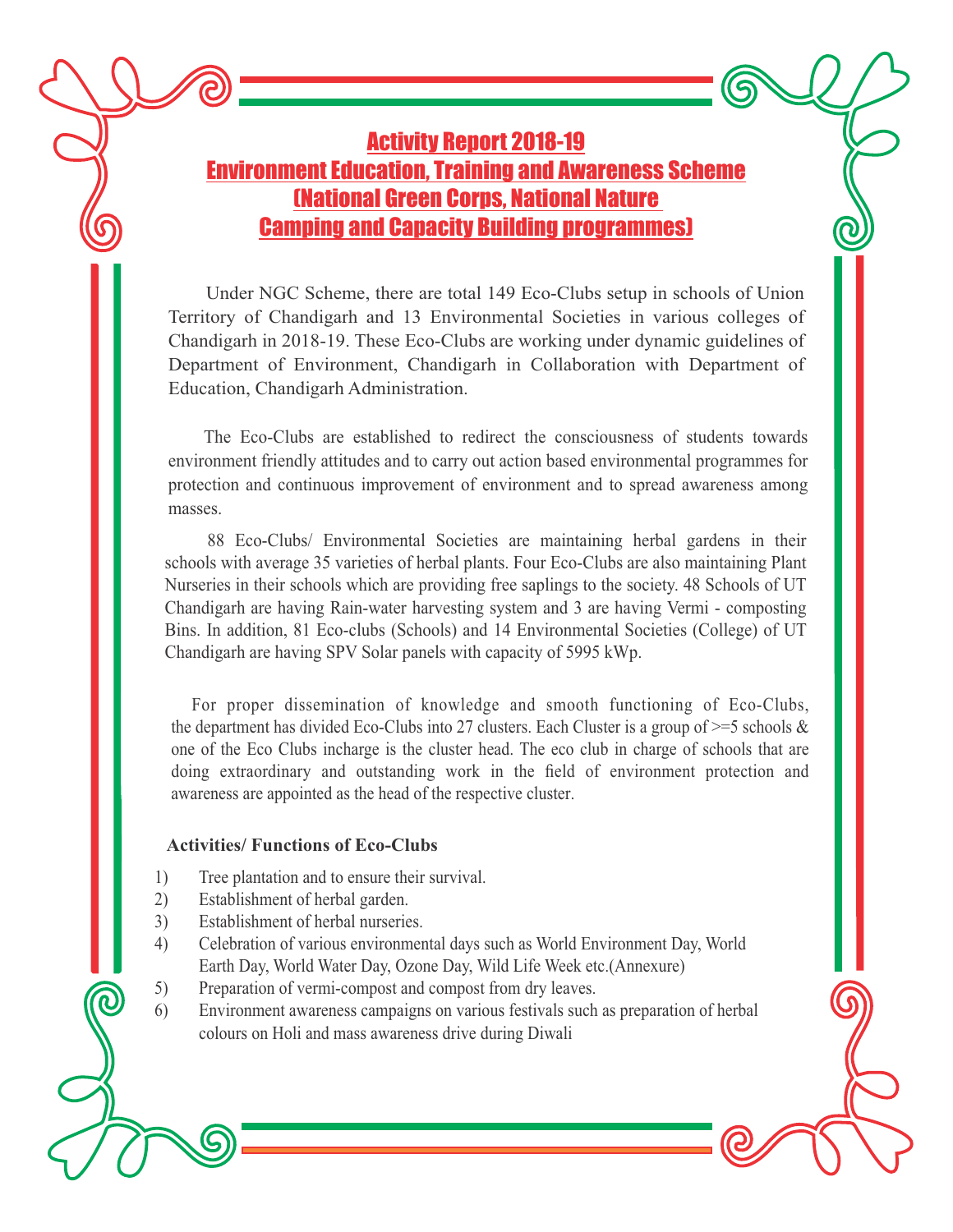Exhibition and distribution of herbal plants and seeds during Paudh-Mela. (Annexure) 7)

6

 $\bigcirc$ 

- Installation of green and blue bins in school Eco-clubs 8)
- Participation in Vanmahotsava 9)

ල

G

 $\widehat{\bm{c}}$ 

Construction of water ponds to understand the importance of conservation of water. 10)

| <b>Environmental Days (Annual Activity calendar)</b>                                   |                                                                  |
|----------------------------------------------------------------------------------------|------------------------------------------------------------------|
| 2 <sup>nd</sup> Feb. World Wetland Day                                                 | 1-7 <sup>th</sup> Jul. Vanmahotsava Week                         |
| 1-14 <sup>th</sup> Feb. Oil Conservation Week                                          | 11 <sup>th</sup> Jul. World Population Day                       |
| 28 <sup>th</sup> Feb. National Science Day                                             | 15 <sup>th</sup> Sep. Engineers Day                              |
| 14 <sup>th</sup> Mar. International Day of Action For<br>Rivers                        | $16th$ Sep. International Ozone Day                              |
| 21 <sup>st</sup> Mar. World Forestry Day                                               | 25 <sup>th</sup> Sep. World Rivers Day                           |
| 22 <sup>nd</sup> Mar. World Day For Water                                              | 28 <sup>th</sup> Sep. Green Consumer Day                         |
| 23 <sup>th</sup> Mar. World Meteorological Day                                         | 2-8 <sup>th</sup> Oct. Wildlife Week                             |
| $7th$ Apr. World Health Day                                                            | $7th$ Apr. World Health Day                                      |
| 18 <sup>th</sup> Apr. World Heritage Day                                               | 16 <sup>th</sup> Oct. World Food Day                             |
| $22th$ Apr. Earth Day                                                                  | 25 <sup>th</sup> Nov. Conservation Day                           |
| 25 <sup>th</sup> Apr. Arbor Day                                                        | 2 <sup>nd</sup> Dec. Pollution Prevention Day                    |
| 29 <sup>th</sup> Apr. Day of Remembrance For All<br><b>Victims of Chemical Warfare</b> | 5 <sup>th</sup> Dec. World Soil Day                              |
| 30 <sup>th</sup> Apr. Water Resources Day                                              | 11 <sup>th</sup> Dec. International Mountain Day                 |
| 22 <sup>th</sup> May. International Biological<br>Diversity Day                        | 13 <sup>th</sup> Dec. Energy Conservation Day                    |
| 5 <sup>th</sup> Jun. World Environment Day                                             | 14 <sup>th</sup> Dec. National Energy<br><b>Conservation Day</b> |
| 17 <sup>th</sup> Jun. World Day to Combat<br>Desertification                           | Oct- Nov Green Diwali<br>Awareness camping                       |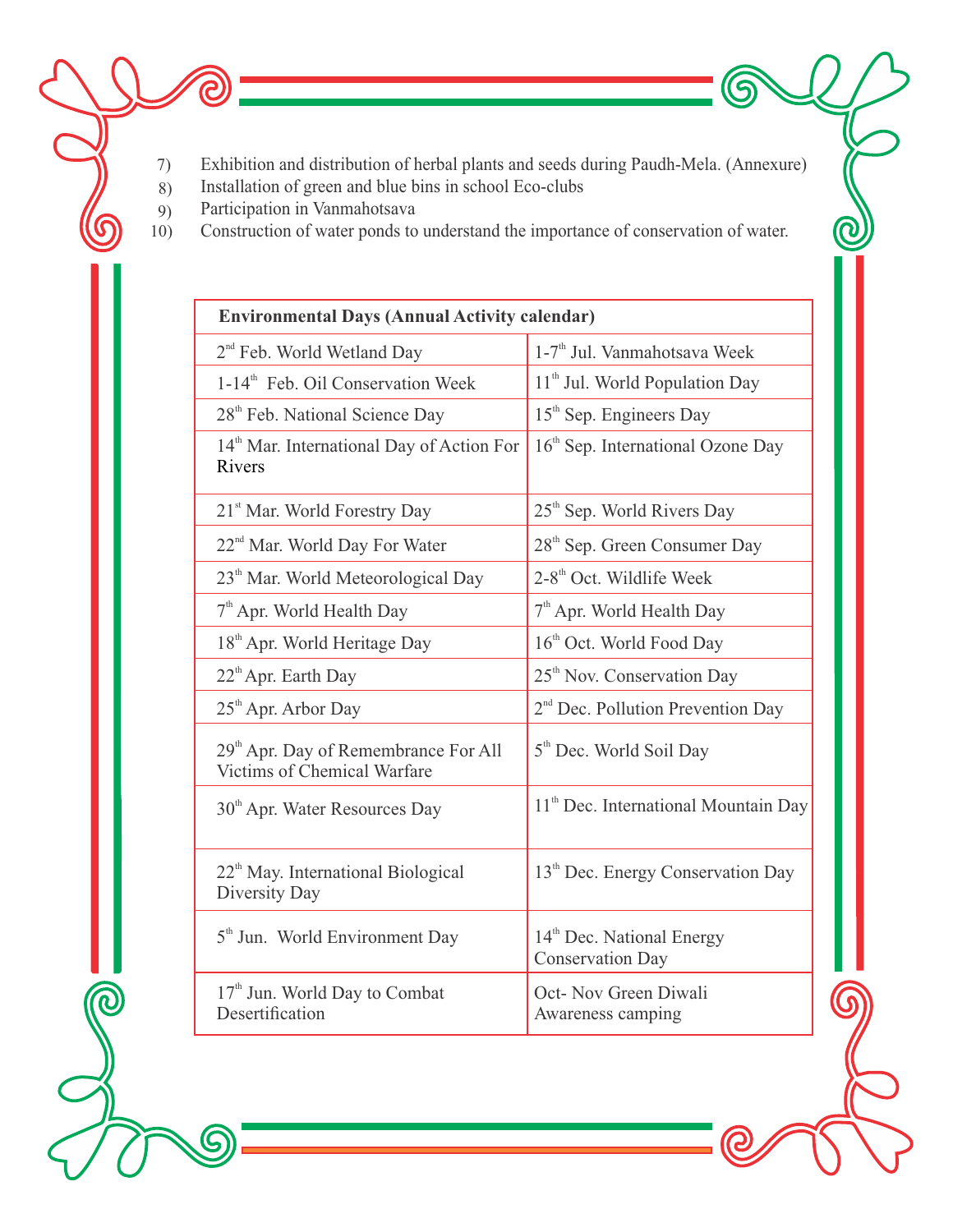Further, to recognize the work of Eco-Clubs, the Department asked The Eco-Clubs to submit annual action report. After final evaluation, awards are distributed to the best performing Eco Clubs. Department awards best three performing Eco-clubs with cash prize of 20,000, 15,000 & 10,000 annually.

#### **Capacity Building programmes:**

R

 Department has conducted 5 workshops under Environment Education, Awareness and Training (EEAT ) scheme of MoEF&CC covering following themes:

- Orientation Workshop on theme of Biodiversity Conservation & Promotion .  $\circ$
- Orientation Workshop on theme of Awareness on Clean Technology.  $\circ$
- AwarenessWorkshop on Single use Plastic Items.  $\circ$
- Orientation Workshop on Water & Wetland Conservation.
- Orientation workshops on waste Management.  $\circ$

 Through above workshops more than 350 pupils were made aware about environment protection.

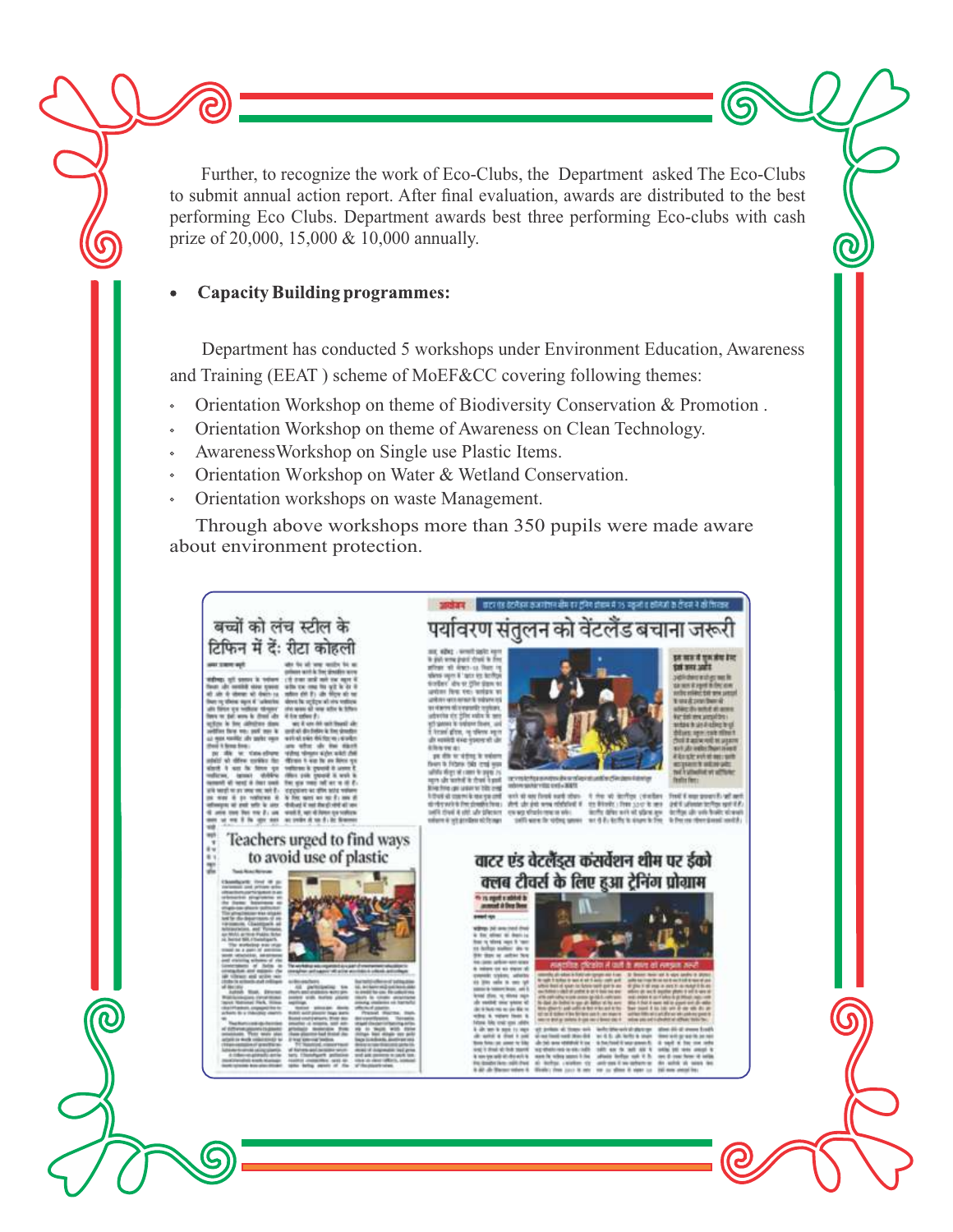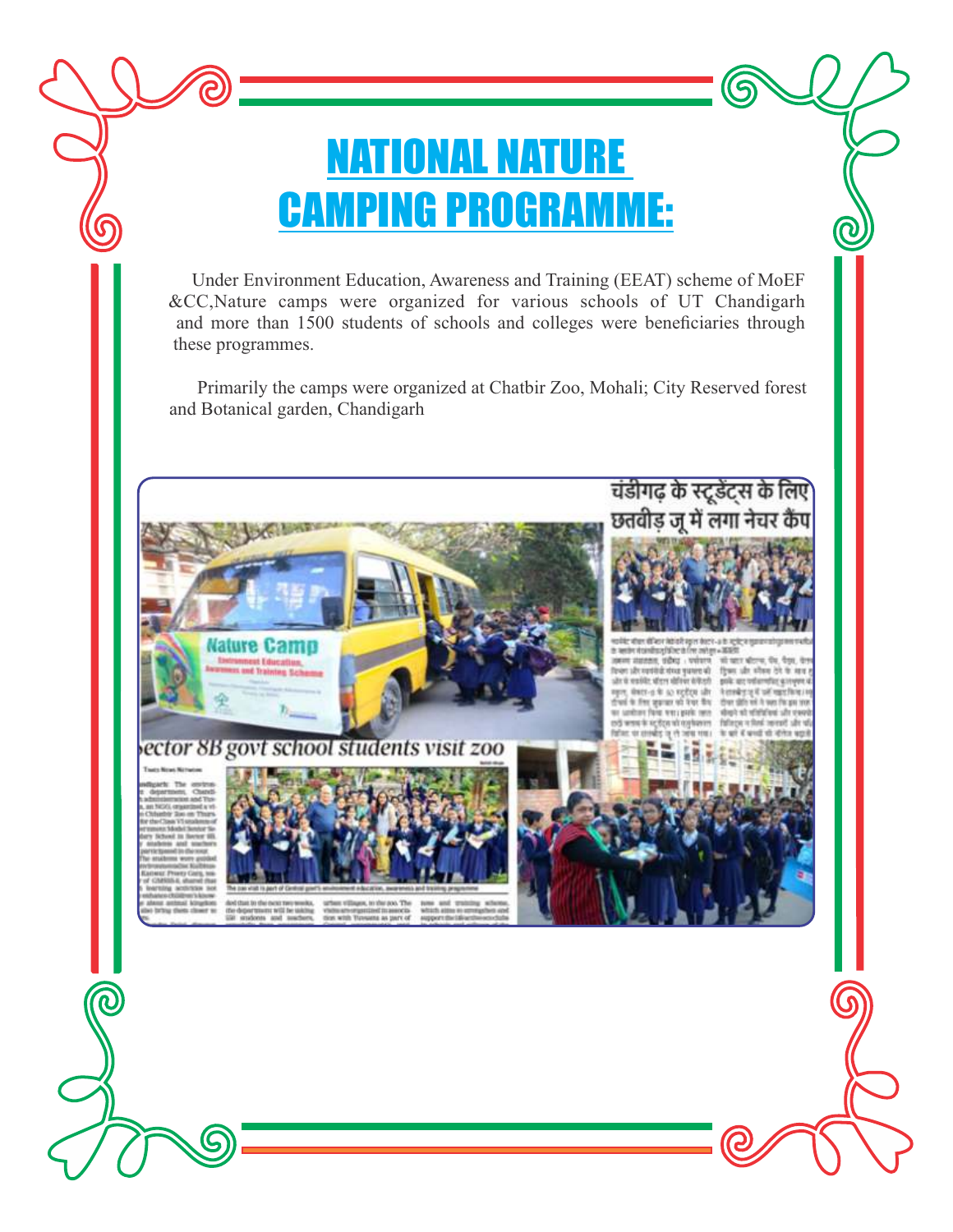## WORLD ENVIRONMENT DAY

#### **05<sup>th</sup> June, 2018**

 On the occasion of World Environment day, a function was organized at entrance point on the ground floor of Elante Mall in Industrial Area, Chandigarh on the occasion of '**World Environment Day'** wherein Shri T.C. Nautiyal, Conservator of Forests & Director Environment, UT Chandigarh was the Chief Guest. This was organized by Department of Environment & Forests in collaboration with YUVSATTA –an environmental NGO.



 The Chief Guest informed that the theme of the **World Environment Day** was '**Beat Plastic Pollution',** which is a call for action to come together to combat one of the greatest environmental challenges of our times. The theme invites us all to consider how we can make changes to reduce the heavy burden of plastic pollution on our environment, wildlife and human health. It brings us to making simple yet informed choices such as carrying reusable shopping bags, coffee mugs, water bottles, etc while going to a super-market.

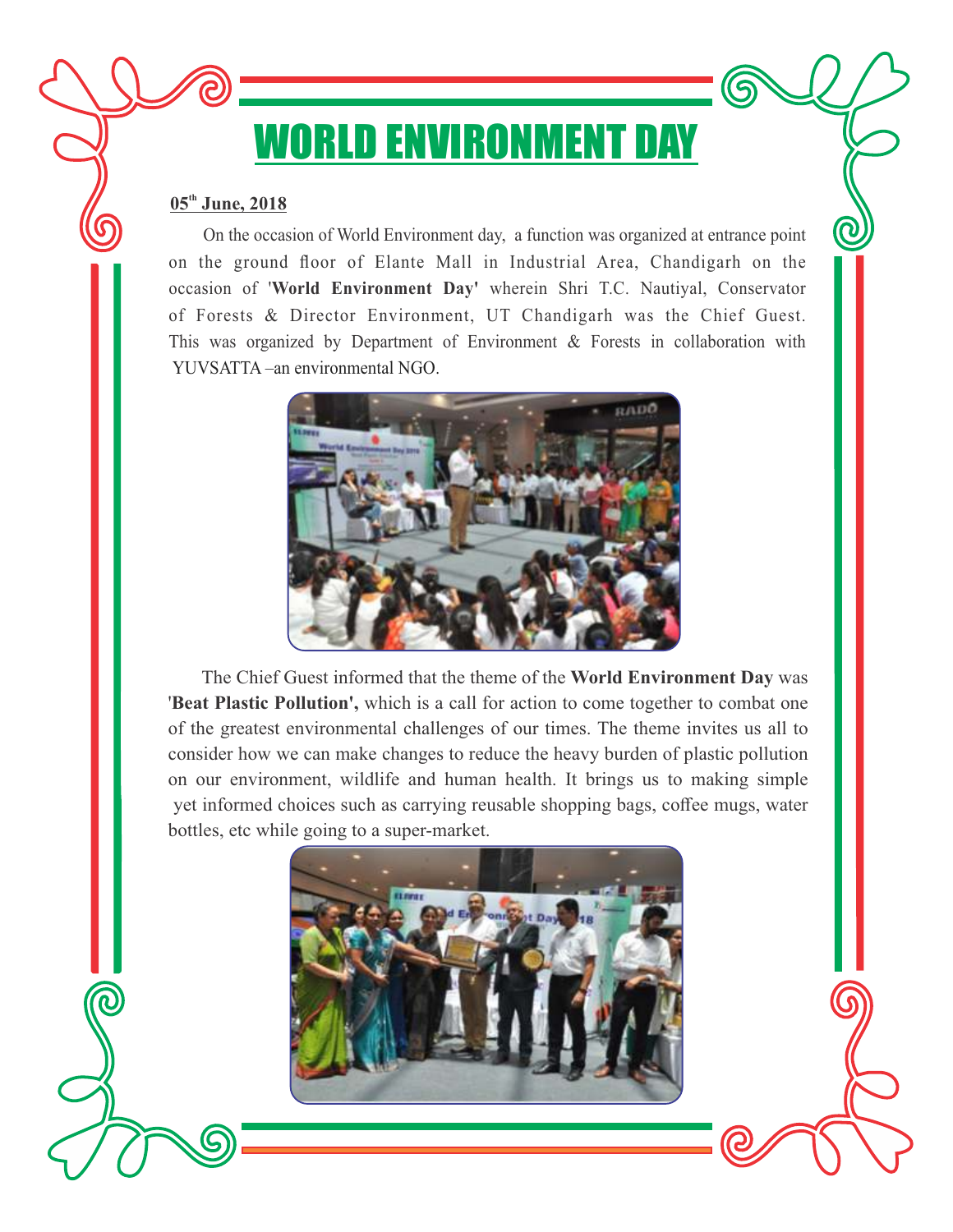On this occasion, the '**Best Eco-Club Awards of UT Chandigarh'**were announced by Department of Environment, Chandigarh Administration for the year 2017, and the prizes for their commendable work in the field of Environment Conservation were distributed by the Chief Guest. The 1<sup>st</sup> prize of Best Eco Club was bagged by St. Joseph's Sr. Sec. School, Sector 44-D, Chandigarh,which was received by the Principal of the School, Ms. Monica Chawla along with her students and Eco-Club incharge/teachers. First prize carried a cash prize of Rs.10,000 plus a trophy and certificate. Govt. Model Sr. Sec. School, Sector 33-D won the secondprize and the third prize was bagged by Gurukul Global School, Manimajra, Chandigarh.

 Two consolation Eco-Club awards were also there which were conferred to EcoClubs of Govt. Model Sr. Sec. School, Sector 37-B and Govt. Model Sr. Sec. School, Sector 20-B, Chandigarh.

 Chief Guest congratulated the 'Best Eco Club Awardees'. He exhorted that we all should strive for making this city as Carbon neutral city in view of Global warming.

Addressing the gathering, Chief Guest Sh.T.C. Nautiyal, IFS gave a new slogan of '**Accept Jholas, Neglect Polythene/Plastic Handbags'**, emphasizing on promotion of disuse of plastic/ polythene in daily needs.



On this occasion, Chief Guest also distributed Herbal Plants to students to promote green Chandigarh and cloth made 'jholas' were also distributed to the people present there to promote use of environment friendly options. A Stall was erected where Film on "Solar City Chandigarh" was played. Short Play Contests on the theme of 'Polythene Bags Free Chandigarh' were organized. Quiz sessions were held on the matters relating to Environment, Forests & Renewable Energy. Inter-School Poster making/ Slogan Writing Contests were held there and prizes were awarded to the winners.

Q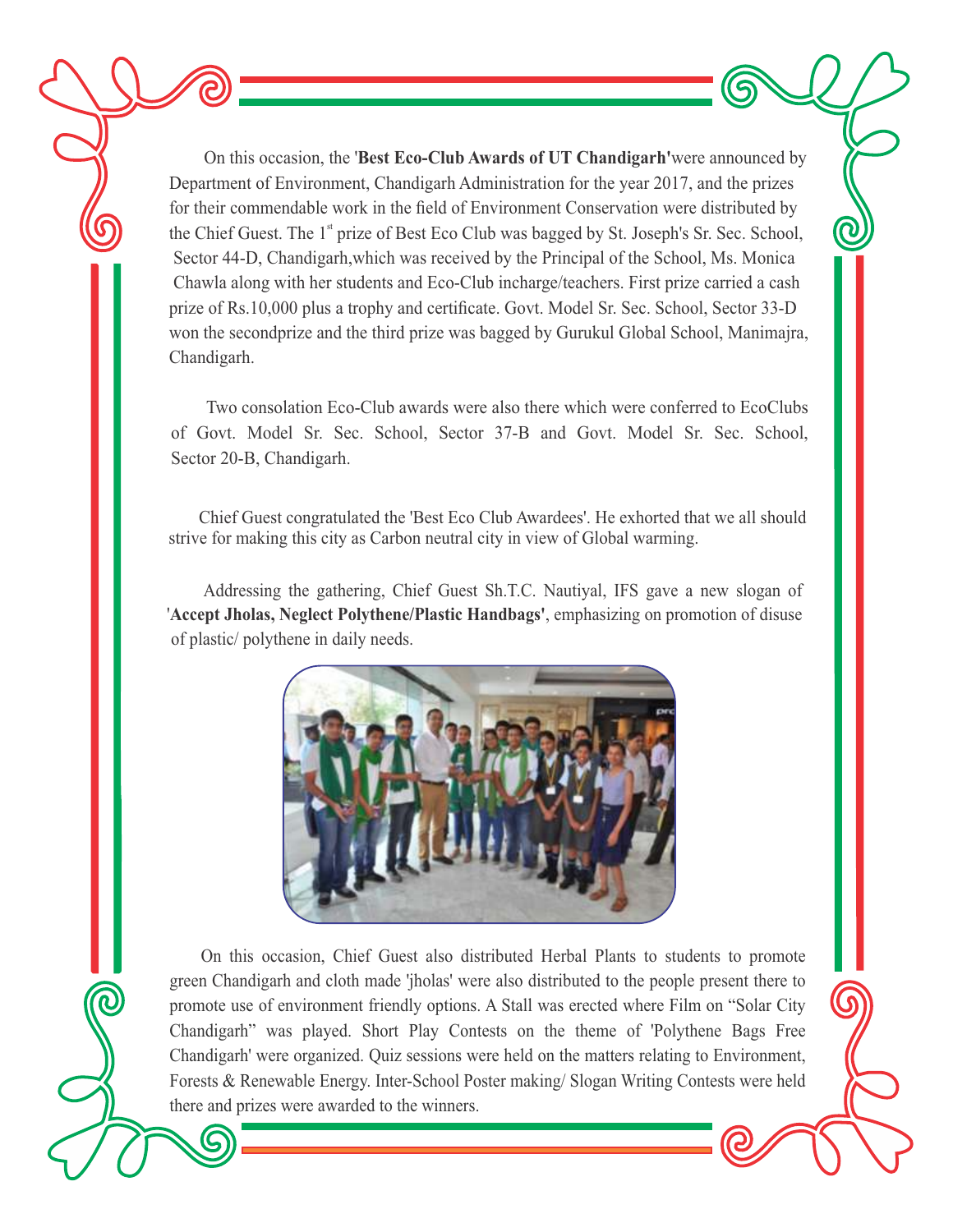An Inter-School Short Play Contest was also organized on the occasion in which nine School teams participated from St. Joseph's Sr. Sec. School; Sector 44-D; St. Stephen's School, Sector 45; Chandigarh, Gurukul Global School, Manimajra; Alliance International School, Banur, Govt. Girls Model Sr. Sec. School, Sector 20B; Govt. Model Sr. Sec. School, Sector 37-B; Govt. Model Sr. Sec. School, Sector 33D; Govt. Model Sr. Sec. School, Khudda Ali Sher, Chandigarh and Kitabhar, Sector 26, Chandigarh.

G

 $\widehat{\bm{c}}$ 



 In the end, the winners of the Inter-School Short Plays were honoured by Agus Indra Udayana, the Indonesian Gandhi from Ashram Gandhi Puri, Bali and the first prize was bagged by St. Joseph's Sr. Sec. School, while the second prize was awarded to the team of St. Stephen's School and students from Govt. Model Sr. Sec. School, Sector 33-D received the third prize.

 The function was attended by various Eco Club Incharges, School Principals & Teachers of Schools of Chandigarh.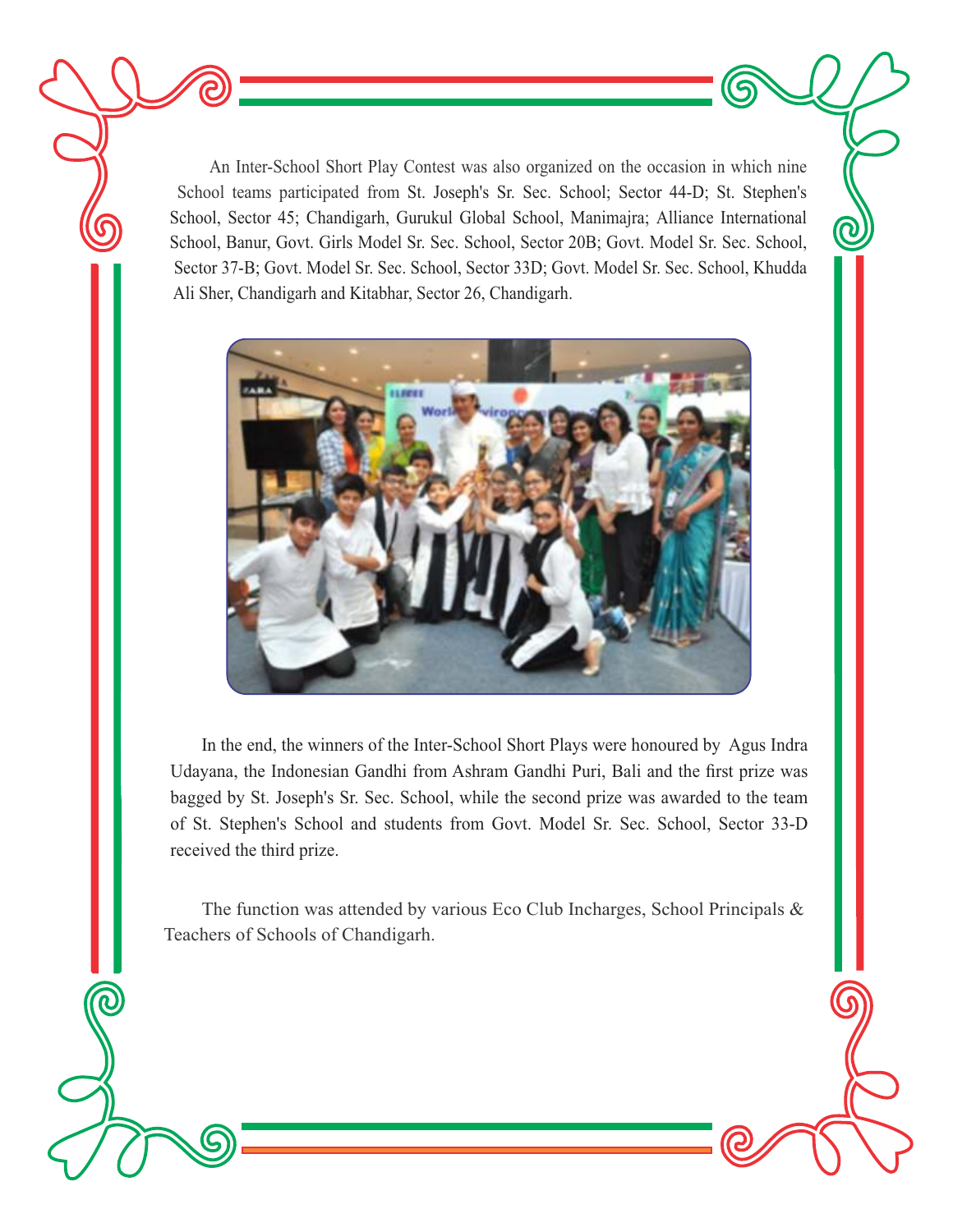On this day Nukkar Nataks were performed at various locations of U.T. on the theme of "Beat Plastic Pollution"

 $\bm{\mathcal{Q}}$ 

ඛ

 $\bigcirc$ 

 $\widehat{\mathcal{C}}$ 



On the Eve of day; the building of Paryavaran Bhawan was illuminated with green led lights.

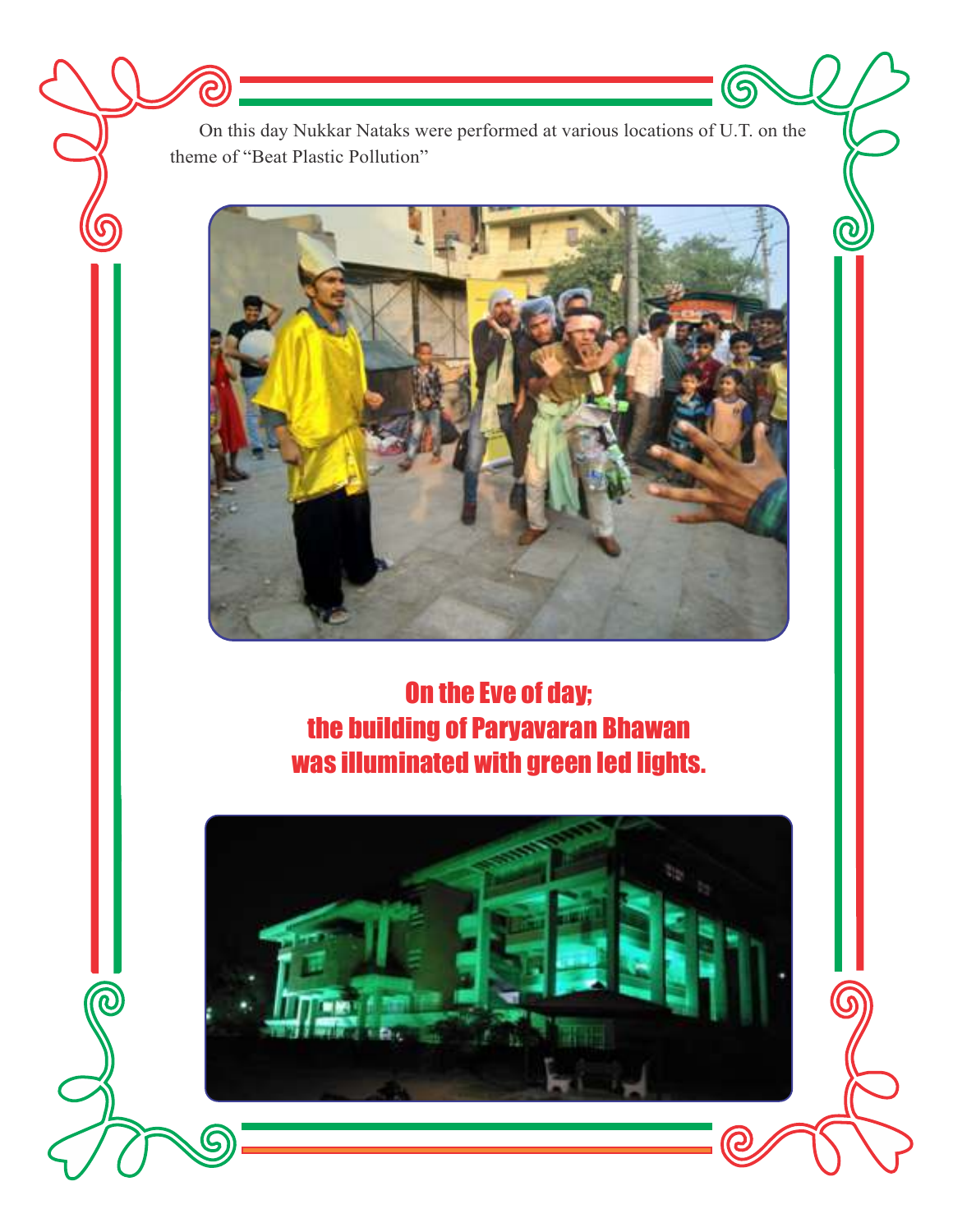## WORLD WILD LIFE WEEK

G

ි



Wildlife week is observed during the first week of October all over the country, with the objective of raising awareness among masses for the conservation of Wildlife and its habitat. The Department of Forests & Wildlife, Chandigarh organized various programmes during the week to sensitize and generate awareness among the masses for the Protection and Conservation of Wildlife, Nature and Natural resources.

A Function on Wildlife Week Celebration 2018 was organized on  $9<sup>th</sup>$  October, 2018 at 1030 hrs at Botanical Garden, Sarangpur. Shri V.P.Singh Badnore, Hon'ble Governor of Punjab & the Administrator, UT Chandigarh was the Chief Guest and Sh.Parimal Rai, IAS, Adviser to the Administrator; UT Chandigarh was the Guest of Honour. On this occasion, the Chief Guest inaugurated a **'Fern House'**inside the Botanical Garden. The Fern House has been established by the Department for the ex-situ conservation of Fern plants found in the region. The same shall help the students and researchers during their educational trip to this place for botanization.



 A ceremonial plantation was also held where the Chief Guest and other dignitaries planted saplings.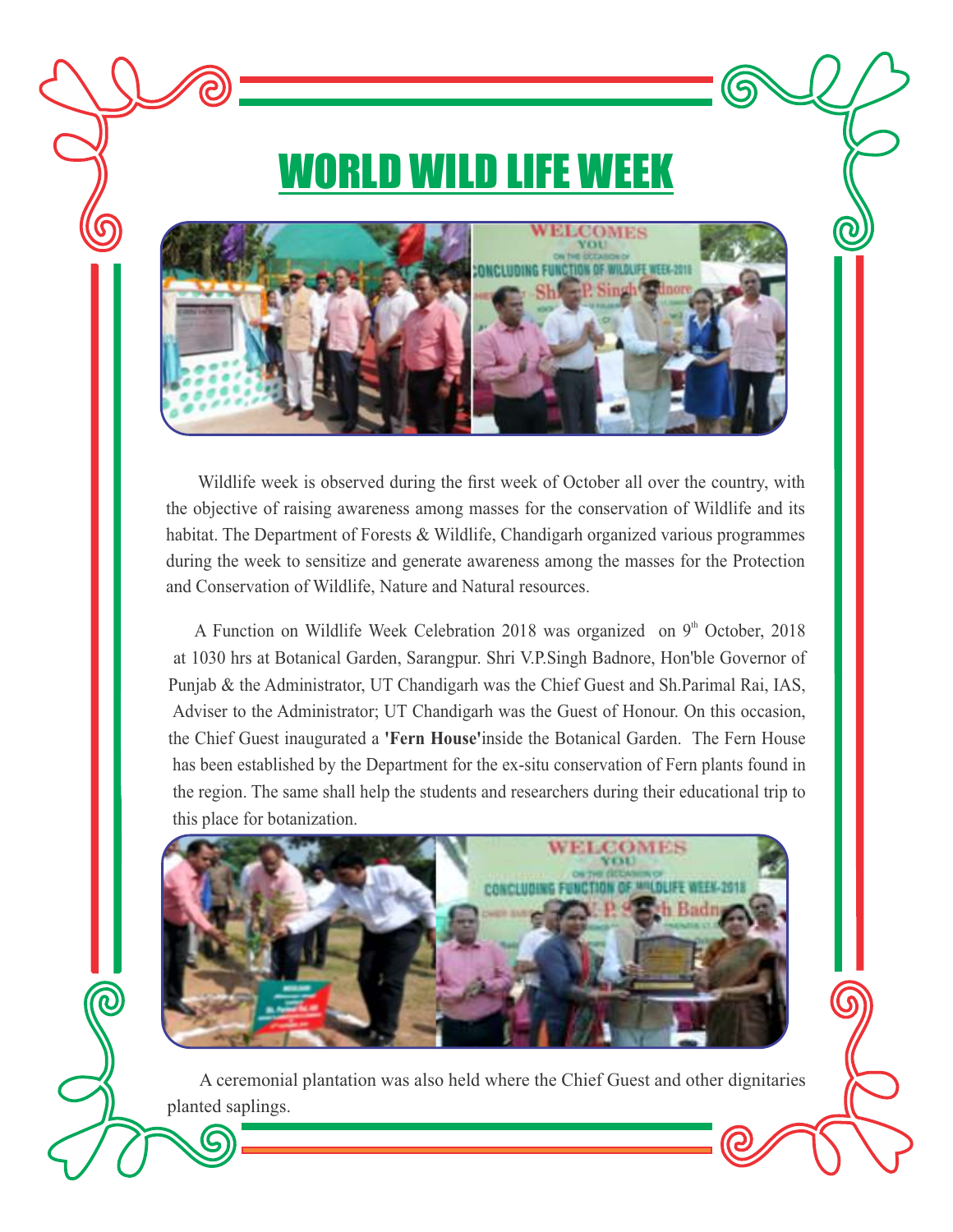During the valedictory function, the winners of **'Inter-School Painting/ Drawing Competition'** held in different schools of UT Chandigarh during the Wildlife Week were awarded prizes by the Chief Guest. **Under Junior Wing Category**, the First Prize was bagged by Miss Shagun Maurya of Class VIII of Govt. Model Sr. Sec. School, Khuda-Ali-Sher, Chandigarh, second prize went to Miss Aanya Bindlish of Class VI of Carmel Convent School, Chandigarh and Miss Harvallav Kaur of Class VIII of Carmel Convent School, Chandigarh got the third prize. **Under Senior Wing Category,** the first prize was bagged by Mr. Aman Mittal of Class XI of Govt. Model Sr. Sec. School, Sector 37-B, Chandigarh, while the second prize was awarded to Miss Kumkum of Class IX of Govt. Model High School, Dhanas, Chandigarh and Mr. Rohil of Class XI of Delhi Public School, Sector 40, Chandigarh received the third prize.

G

Q

The '**Best Eco-Club Award of UT Chandigarh'** for the year 2018 were also announced and the prizes for their commendable work in the field of Environment Conservation were distributed by the Chief Guest. **Under High/ Senior Secondary School Category,** the First Prize was bagged by Cassia Eco-Club of Govt. Girls Model Sr. Sec. School, Sec.18-C, Chandigarh, second prize went to Green Saviours EcoClub of St. Joseph's Sr. Sec. School, Sector 44-D, Chandigarh and Young Environmentalist Club - Ecoclub of New Public School, Sec.18-B, Chandigarh was awarded the third prize. **Under Primary/ Middle School Category,**  the First prize was bagged by Green Corner Eco-club of Govt. Middle School, Burail, U.T., Chandigarh, while the second prize went to Amrita Eco-club of Government Middle School, Sector-33-B, Chandigarh and Vasundhara Eco-club of Bharatiya Vidya Bhavans, Bhavan Vidyalaya (Junior) Sec.33, Chandigarh got the third prize.

Among prominent persons attending the function were Shri Arun Kumar Gupta, IAS, Principal Secretary (Forests), Shri Debendra Dalai, IFS, Chief Conservator of Forests & Director Environment and other senior officers of the Administration. The function was attended by various Eco-Club Incharges, School Principals & Teachers, member of Chandigarh Bird Club, local public and persons from electronic and print media, etc.

At the end, the Chief Guest Sh.V.P. Singh Badnore, Hon'ble Governor of Punjab & the Administrator, UT Chandigarh appreciated the effort of the Department in conducting various programmes organized during the Wildlife Week.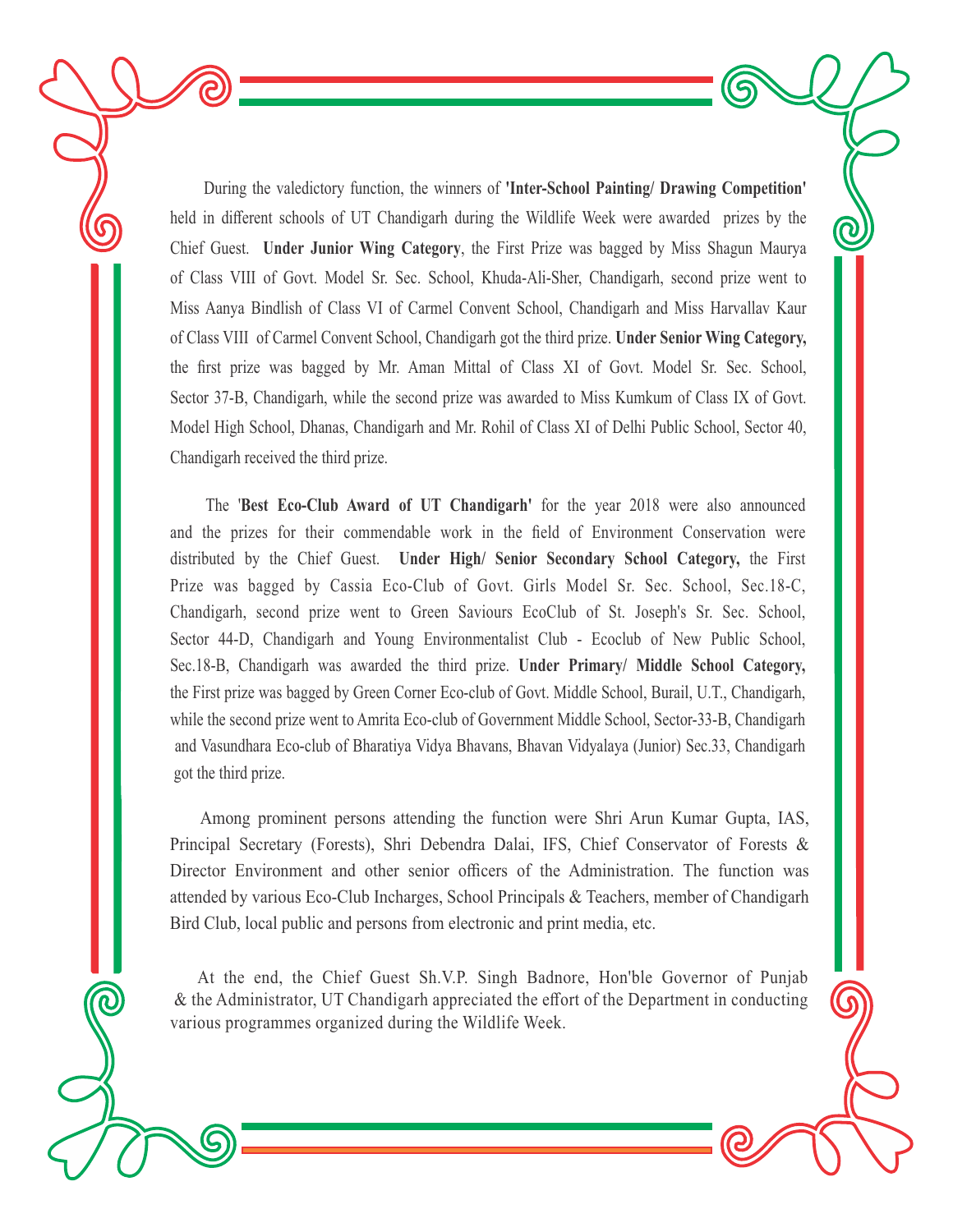### WORLD OZONE DAY

The Department of Environment and Forests, Chandigarh Administration and ENVIS HUB, in collaboration with NGO – Youth Innovative Society, celebrated the World Ozone Day by organising painting and Slogan Writing competition and Quiz Competition for various schools. Around 300 Students participated in both events in The Botanical garden.

G

<u>G</u>

The theme for this year world ozone day, to be marked on 16th September 2018, is "Keep Cool and Carry On". The theme is accompanied by the tagline: The Montreal Protocol. This protocol on substances that deplete the ozone layer (ODS) has so far been successful in phasing out 99% ODS globally. Since this year 16th Sept is falling on Sunday, therefore Ministry proposed to celebrate the day in the previous week or the week following 16th Sept. Therefore, for the convenience of school children and their facilitation, the department celebrated the world ozone day 2018 on 14th Sept. at the Botanical garden.

Sh. T.C Nautiyal, IFS, Conservator of Forests, was invited as the chief guest and deputy conservator of Forests Dr. Abdul Qayum as the guest of honour along with other forest and environment department officials. Notion was to celebrate this special day to mark the event when the Montreal Protocol was signed in 1987. The aim of this was to mainly spread awareness about the depletion of the ozone Layer and search for solutions to preserve it.

 The World Ozone Day has been marked by United Nations with the ultimate goal to spread awareness about protection of ozone layer around the planet. For this purpose, a Painting and Quiz Competition for children was launched that helped to celebrate accomplishments of Montreal Protocol in protecting climate and ozone layer, to increase public recognition of success and impact protocol and to generate more support for protocol and it's news phases which were adopted in 2016.

 Climate change and ozone depletion are two global issues that are different but have many connections.The Conservator of forests appealed to children to spread ozone day's message in their respective schools.

The topic for the Painting Competition was 'Caring for all life under the Sun' which was in tune with this year's theme. Teachers made a relentless effort to interact with students and explained how depletion of ozone layer affects living beings and nature.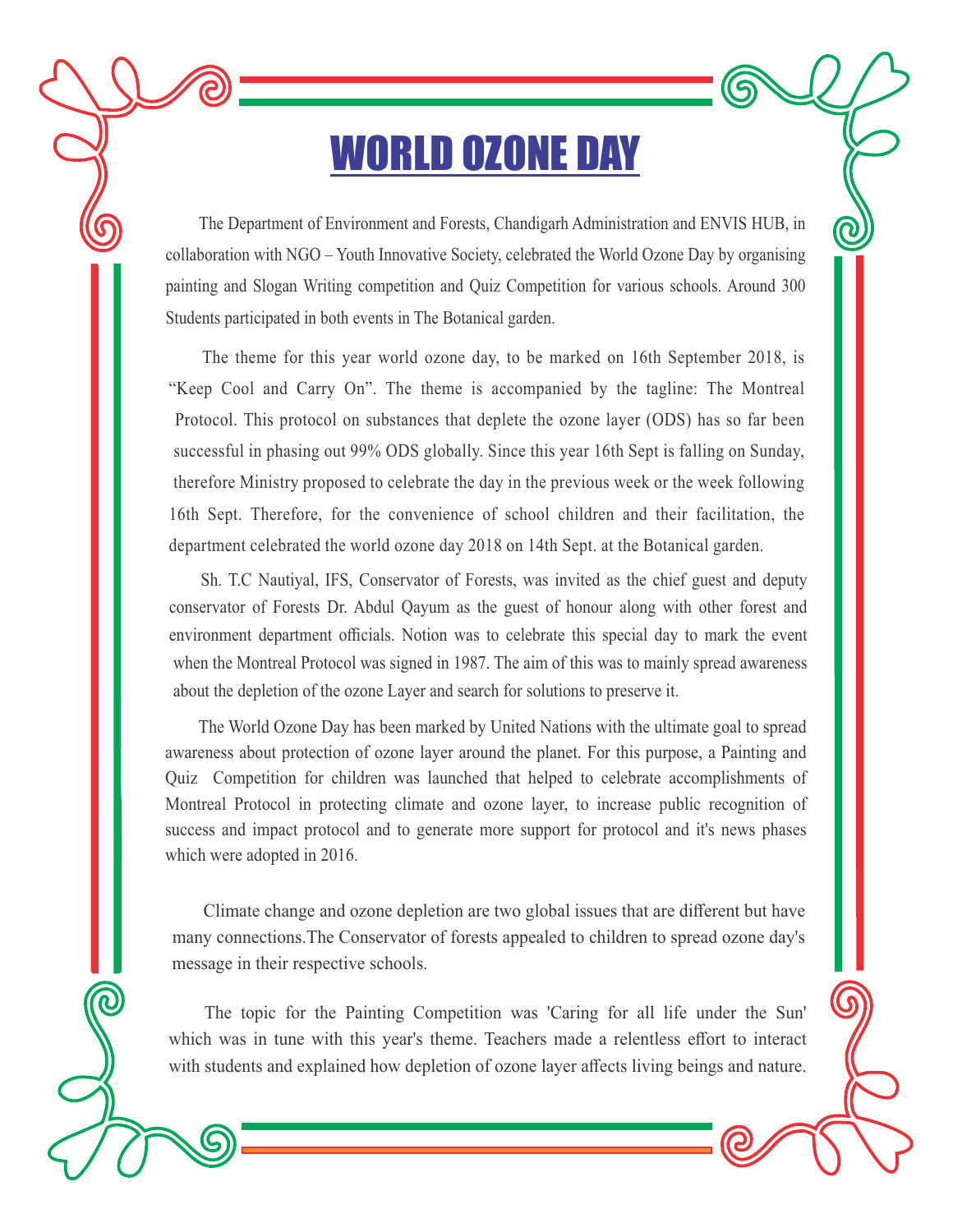Experts in the field marked their presence in the programme, like the Range Forest Officer Sh. Pradeep Gulia and other officials of the department of environment and ENVIS Hub, Chandigarh. Students were awarded in the Painting, Slogan Writing, and Quiz competition. St. Josephs Sr. Secondary School bagged first prize, I.S. Dev Samaj bagged second prize and Govt Model Senior Secondary School 38 (West) DMC was awarded the third prize in quiz competition. Aastha of Govt model Senior Secondary school Ramdarbaar (Karsaan) bagged the first prize, Yasmeen of Govt Girls Model Senior Secondary School Sector 18 was awarded the second prize and Chhavi of St. Josephs Senior Secondary School bagged the third prize in Painting and Slogan Writing Competition.

 $\boldsymbol{\mathcal{Q}}$ 

6

 $\widehat{\mathbb{C}}$ 

# **REE PLANTATION**  AND **EDICATE FOLLOW UPS**

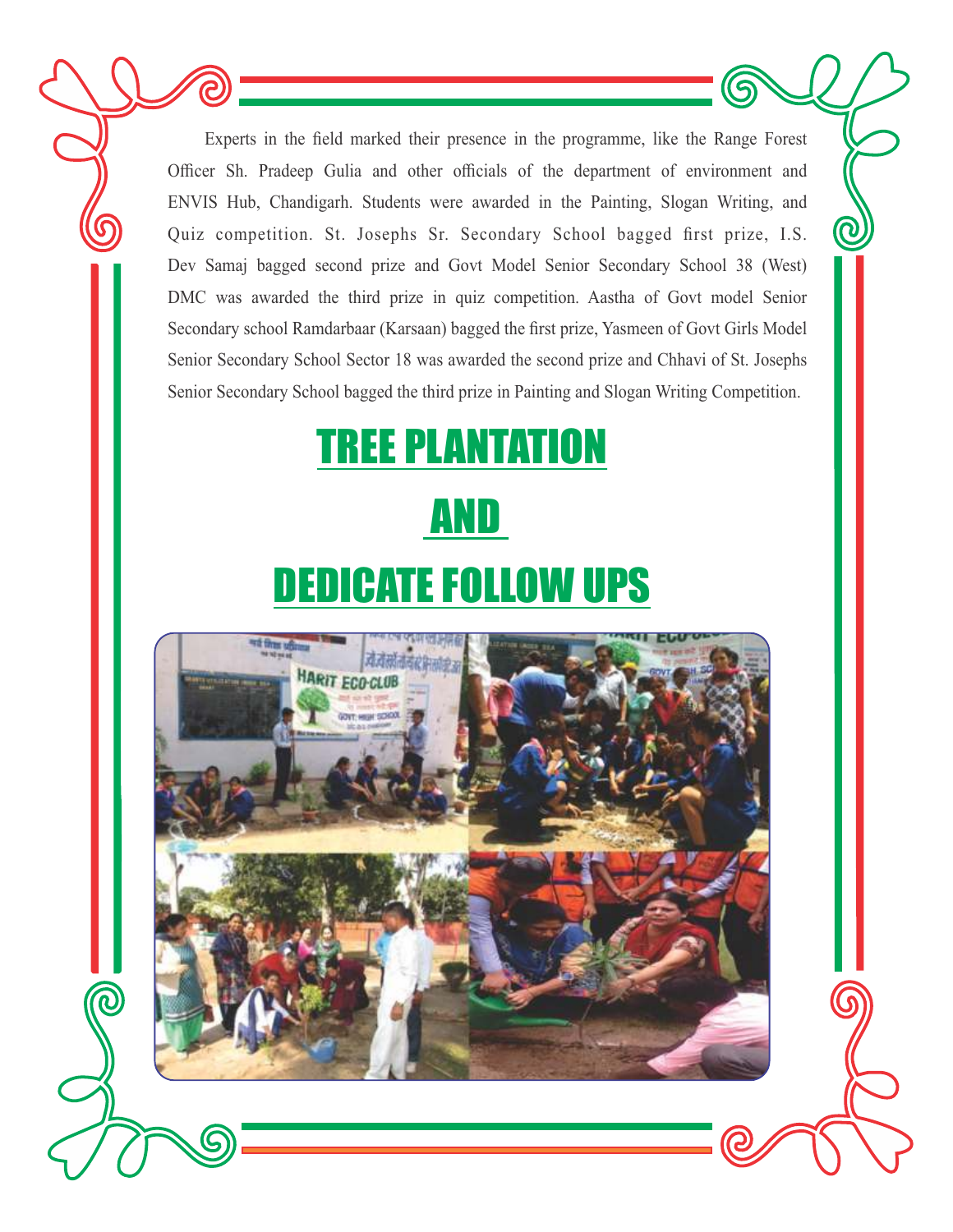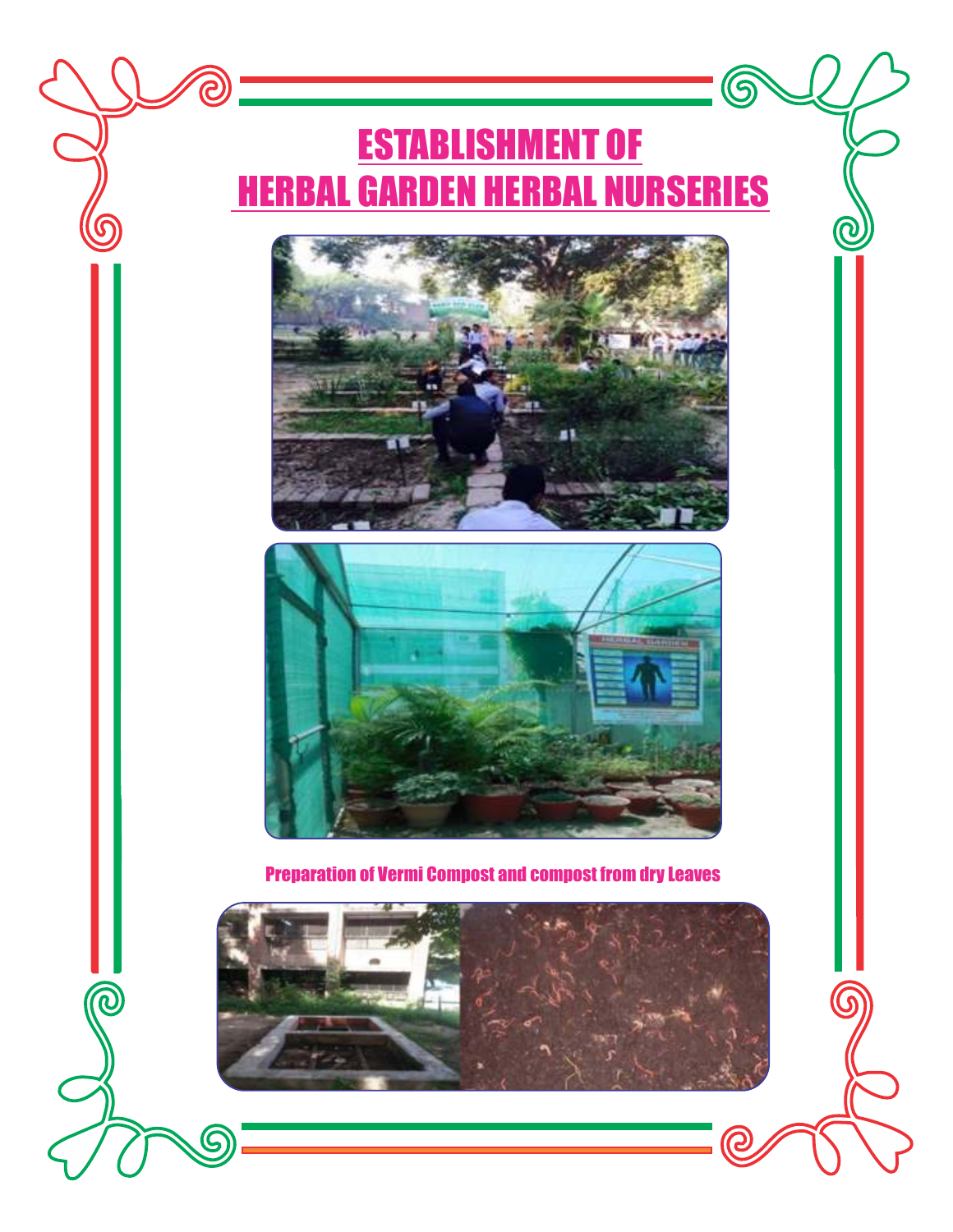